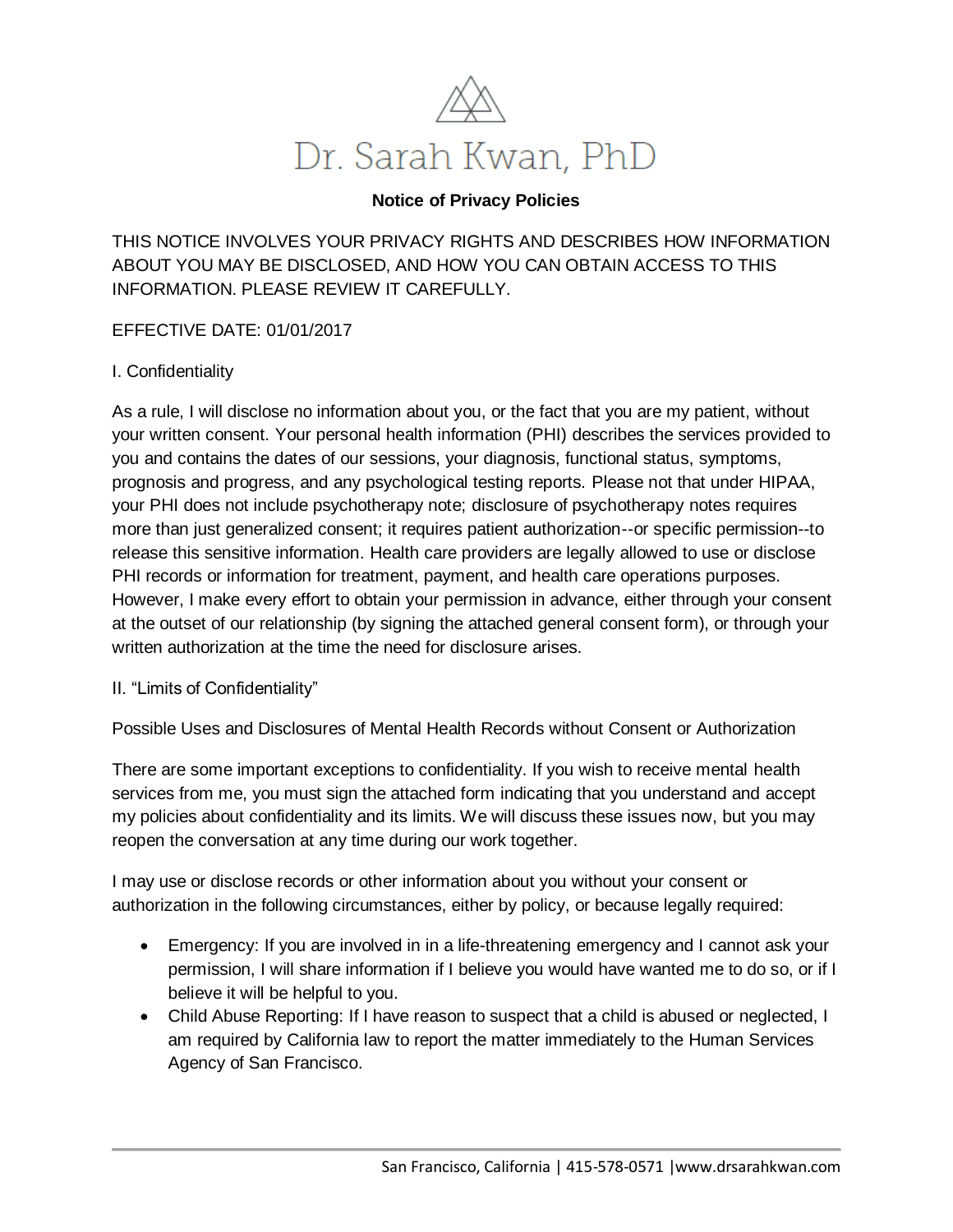

- Adult Abuse Reporting: If I have reason to suspect that an elderly or incapacitated adult is abused, neglected or exploited, I am required by California law to immediately make a report and provide relevant information to the Human Services Agency of San Francisco.
- Court Proceedings: If you are involved in a court proceeding and a request is made for information about your diagnosis and treatment and the records thereof, such information is privileged under state law, and I will not release information unless you provide written authorization or a judge issues a court order. If I receive a subpoena for records or testimony, I will discuss with you your options and if you choose to reserve privilege, I can file a motion to block the subpoena. Please note that the desired result of this motion is not necessarily guaranteed. In the unusual event of a court order, I can ask for the order to be amended but again, the desired result is not guaranteed.
- Serious Threat to Health or Safety of another party: Under California law, if I am engaged in my professional duties and you communicate to me a specific and immediate threat to cause serious bodily injury or death, to an identified or to an identifiable person, and I believe you have the intent and ability to carry out that threat immediately or imminently, I am legally required to take steps to protect third parties. These precautions may include 1) warning the potential victim(s), or the parent or guardian of the potential victim(s), if under 18, 2) notifying a law enforcement officer, or 3) seeking your hospitalization.
- Serious Threat to Health or Safety of self: I may also use and disclose medical information about you when necessary to prevent an immediate, serious threat to your own health and safety.
- Workers Compensation: If you file a worker's compensation claim based on mental health, I am required by law, upon request, to submit your relevant mental health information to you, your employer, the insurer, or a certified rehabilitation provider.
- Records of Minors: California has a number of laws that limit the confidentiality of the records of minors. However, in accordance with California case law, confidentiality may be maintained if I determine that access to the minor's records would have a detrimental effect on the therapeutic relationship or if physical safety or psychological well-being would be placed at risk.

*Other uses and disclosures of information not covered by this notice or by the laws that apply to me will be made only with your written permission.* 

- III. Patient's Rights and Provider's Duties
	- Right to Request Restrictions You have the right to request restrictions on certain uses and disclosures of protected health information about you. You also have the right to request a limit on the medical information I disclose about you to someone who is involved in your care or the payment for your care. If you ask me to disclose information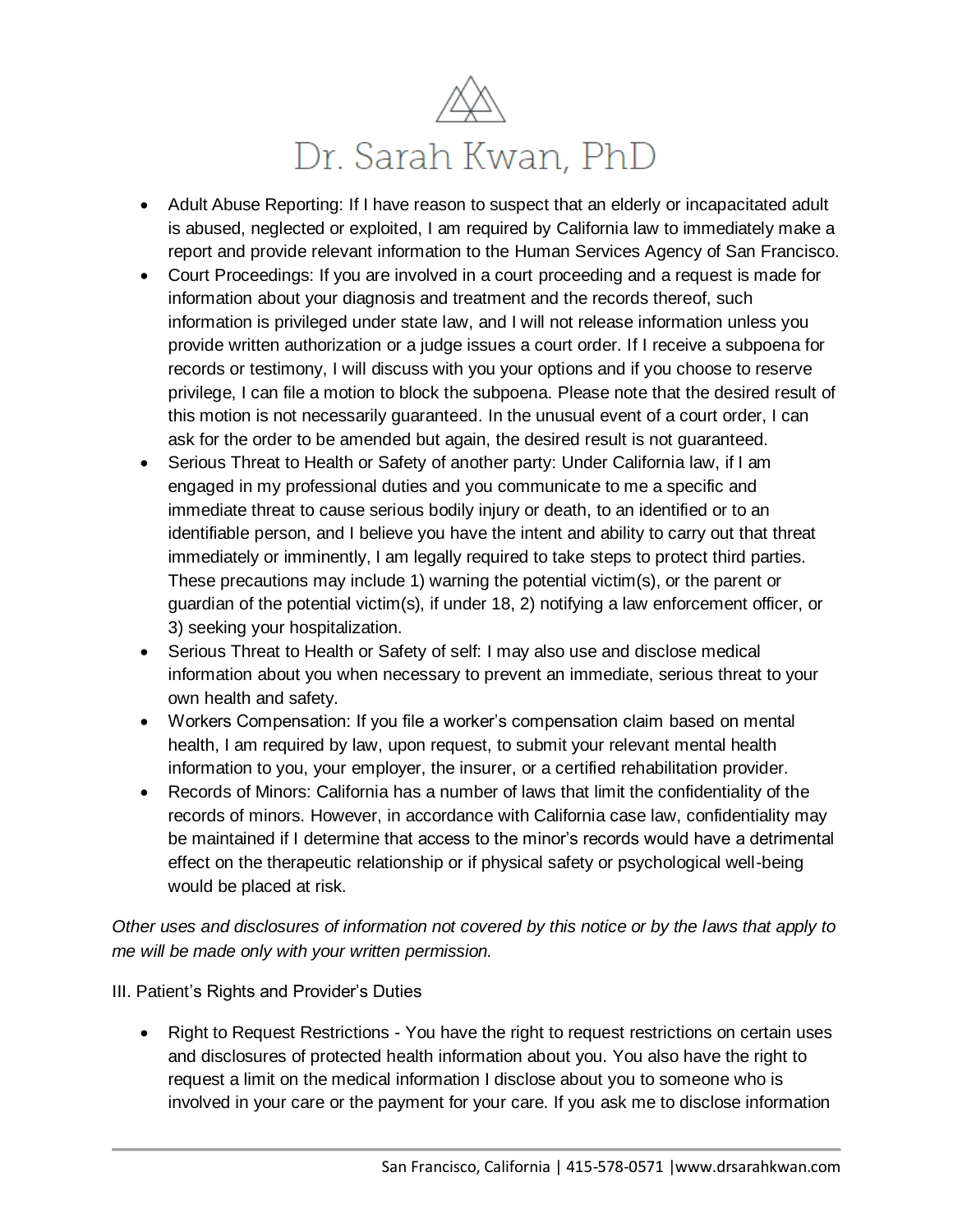

to another party, you may request that I limit the information I disclose. However, I am not required to agree to a restriction you request. To request restrictions, you must make your request in writing, and tell me: 1) what information you want to limit; 2) whether you want to limit my use, disclosure or both; and 3) to whom you want the limits to apply.

- Right to Receive Confidential Communications by Alternative Means and at Alternative Locations - You have the right to request and receive confidential communications of PHI records by alternative means and at alternative locations. (For example, you may not want a family member to know that you are seeing me. Upon your request, I will send your bills to another address. You may also request that I contact you only at work, or that I do not leave voice mail messages.) To request alternative communication, you must make your request in writing, specifying how or where you wish to be contacted.
- Right to an Accounting of Disclosures You generally have the right to receive an accounting of disclosures of PHI for which you have neither provided consent nor authorization (as described in section III of this Notice). On your written request, I will discuss with you the details of the accounting process
- Right to Inspect and Copy Except in unusual circumstances that involve danger to yourself, you have the right to inspect and request a copy of your PHI record. To do this, you must submit your request in writing. Because these are professional records, they may be misinterpreted and / or upsetting to untrained readers. For this reason, I recommend that you initially review them with me, or have them forwarded to another mental health professional to discuss the contents. If I refuse your request for access to your records, you have a right to have my decision reviewed by another mental health professional, which I will discuss with you upon your request. You also have the right to request that a copy of your file be made available to any other health care provider at your written request. Though the privacy rule does afford patients the right to access and inspect their health records, psychotherapy notes are treated differently. Patients do not have the right to obtain a copy of these under HIPAA. When a psychologist denies a patient access to these notes, the denial isn't subject to a review process, as it is with other records. These notes are kept separate from your PHI. Additionally, Information compiled in reasonable anticipation of, or for use in, a civil, criminal, or administrative action or proceeding also comprises an exception to the Right to Inspect and Copy.
- Right to Amend If you feel that protected health information I have about you is incorrect or incomplete, you may ask me to amend the information. To request an amendment, your request must be made in writing, and submitted to me. In addition, you must provide a reason that supports s your request. I may deny your request if you ask me to amend information that: 1) was not created by me; I will add your request to the PHI record; 2) is not part of the medical information kept by me; 3) is not part of the information which you would be permitted to inspect and copy; 4) is accurate and complete.